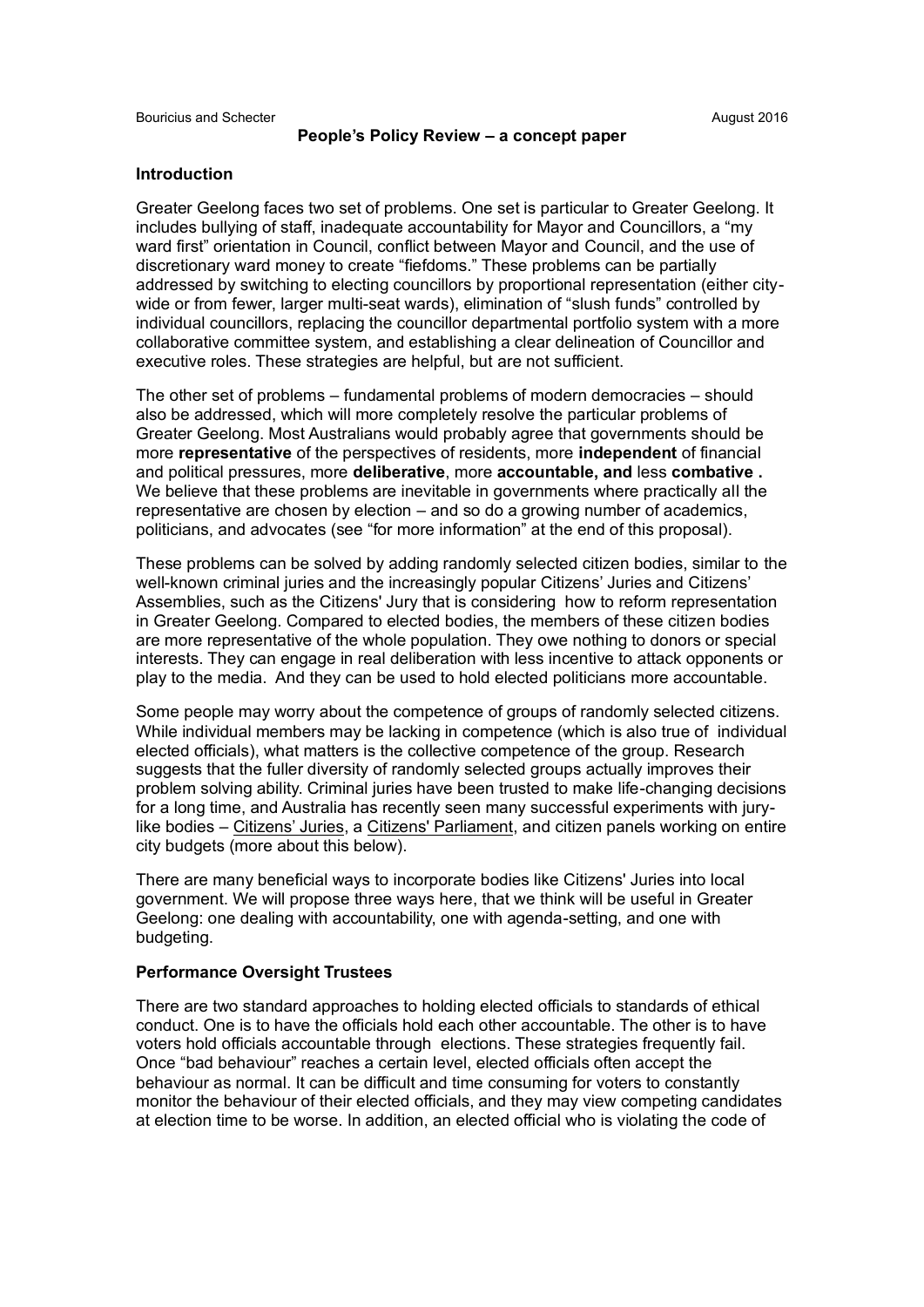#### **People's Policy Review – a concept paper**

conduct may "buy off" constituents through corrupt favours.

We propose that a randomly selected panel of citizens serve on a rotating basis as an ongoing body of Performance Oversight Trustees, to monitor the performance of councillors, the mayor and the CEO. The Trustees would follow strict guidelines and give officials accused of bad behaviour an opportunity to defend themselves. In order to be respected and effective, the body would have the authority to remove any of these officers from their position for cause. A decision to remove a public official would require a super-majority vote of of the Panel – perhaps 2/3.

This body would need to be supported by a staff person who was fully independent from the rest of the government. The size of the body, the terms of members, whether they would receive a stipend and whether service would be semi-mandatory or voluntary would be subject to revision as experience teaches (see Agenda Panel below). As a starting point we recommend that the Performance Oversight Panel have 36 members, that they serve for one year terms (after an initial phase-in) with  $1/12<sup>th</sup>$  of the members being replaced by new randomly selected residents each month.

#### **Agenda Panel and Policy Juries**

The Councillors, mayor or CEO may fail to tackle certain important tasks such as long term planning; or they may take actions that the residents do not support.

We propose that a randomly selected body of residents serve on a rotating basis as an ongoing Agenda Panel. Rather than monitoring the performance of individual officials, this body would be charged with identifying policy matters (such as local laws, infrastructure plans, etc.) where the Council has either failed to take appropriate action or has taken possibly undesirable actions, and calling short-duration randomly selected Policy Juries to make binding decisions. This citizen backstopping of the Council will likely improve the performance of the Council, since the Councillors will know they can no longer duck certain issues, nor get away with adopting corrupt or unfavourable items due to low levels of public awareness. In short, the citizenry will take turns giving careful attention to the actions and inactions of the Council as a way of overcoming the rational ignorance of average voters who can't be expected to constantly closely monitor their elected officials.

The Agenda Panel would also be responsible for the ongoing evaluation and improvement of this entire system of jury-like "mini-publics." They might propose changes in how the random selection should be carried out, or whether members should be paid for their time, or whether the entire system should be scrapped. Any proposal for reform of the system put forth by the Agenda Panel, like any policy matter, would be decided by a new short-duration Policy Jury called for that specific purpose. Thus it is proposed that this system be able to evolve through a system of self-improvement based on experience.

Since the Agenda Panel is only empowered to bring issues to Policy Juries, not to make final decisions, this body does not need to be as large as the Performance Oversight Trustees body or the Policy Juries. We suggest that the Agenda Panel start with twelve members, serving one year terms, with one member replaced each month. We propose that Policy Juries, like the Performance Oversight Trustees, should initially have 36 members.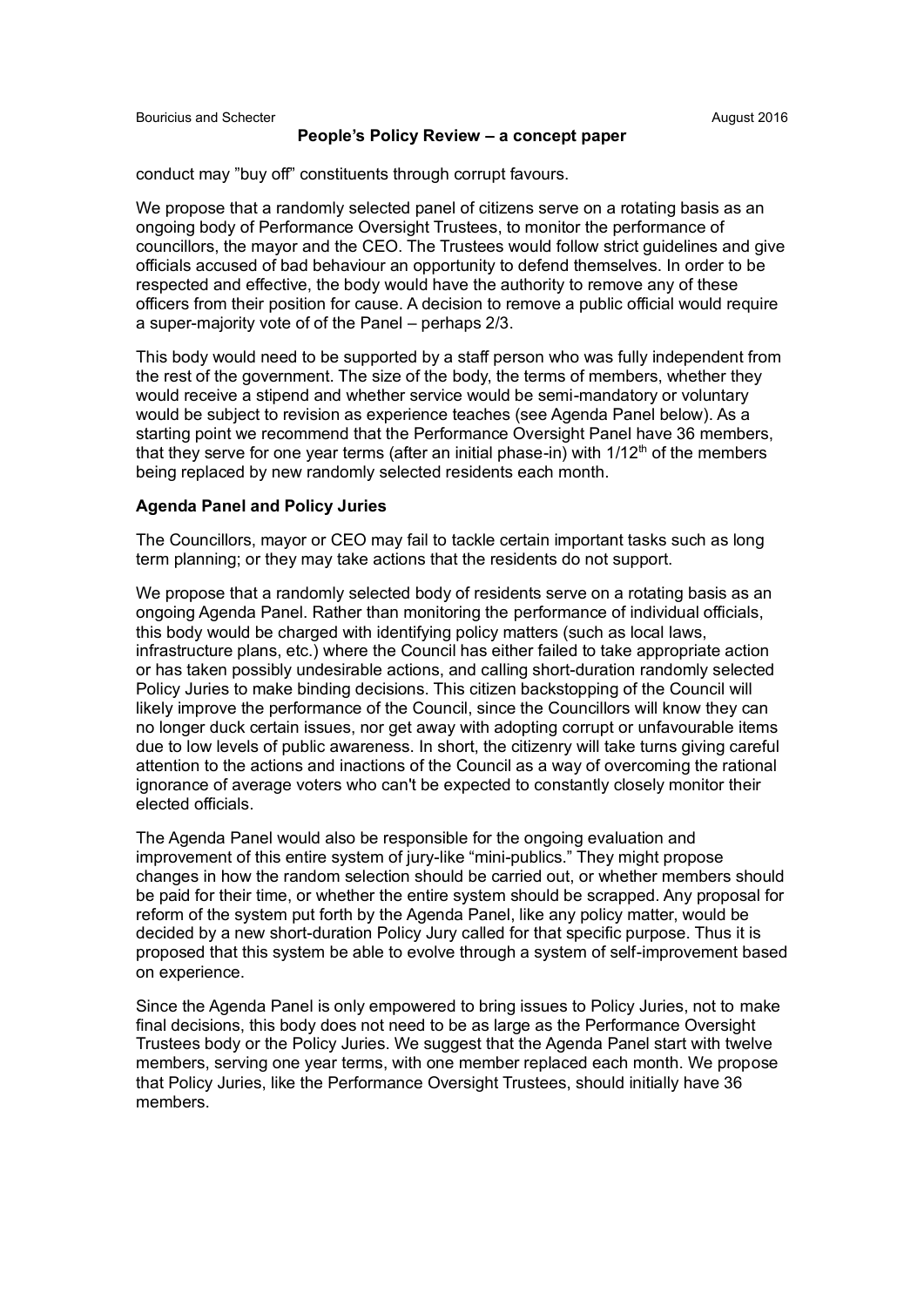#### **People's Policy Review – a concept paper**

Like the Performance Overview Trustees, the Agenda Panel and Policy Juries need the support of ongoing professional staff that is completely independent of the rest of government.

## **Budget and Planning Jury**

City budgeting is a politically contentious process. It is very difficult for elected officials to make good budget decisions together, because of the pressures from organised interest groups. That is why three Australian cities – Canada Bay, Greater Geraldton, and Melbourne – have conducted pioneering experiments in which representative samples of the public have been empowered to make recommendations about entire city budgets (in Melbourne, a \$5 billion financial plan) – and given the time, staff support, and attention from the local government to do a good job and to get most of their recommendations adopted.

We propose building on the experience of these three cities, and convening a one-time randomly selected citizen panel each budget cycle, with no other responsibility than making across the board recommendations on the city budget. A good initial size would probably be 36 members (as in Canada Bay), and the initial term of service might be 6 months.

#### **Addressing Possible Objections**

#### **"***Ordinary people selected by lot couldn't possibly handle these tasks."*

Bodies like the ones we propose have already proven themselves competent to handle many tasks similar to these, in Australia and several other countries, including the USA, Belgium, Ireland, and Canada.

"*These randomly selected people won't be able to stay in their legislative jobs long enough to develop expertise*."

The tasks we describe don't require expertise so much as common sense civic judgement – the expertise will be supplied by professional staff as it is for the Mayor and Council.

#### "*Most people won't have time for this kind of commitment."*

Many people could spare a few days to a week to serve on a policy jury, just as they do with trial juries today. Fewer people would be willing to serve on the bodies with longer terms, but there should be enough of them to get a representative sample of the community. It may be desirable to use stratified sampling to assure a representative mix by age, sex, race and income.

#### "*This would cost a lot of money – and government is too expensive already!"*

There are a number of ways to reduce the cost of this proposal – for example, reducing the number of members in particular bodies. By taking on some tasks formerly the responsibility of the council and mayor (though inadequately performed) it may be appropriate to transfer some of their support funding to these new bodies. However, we think that these cost differences are much smaller than the benefits of better policy and budget decisions and improved oversight of elected officials.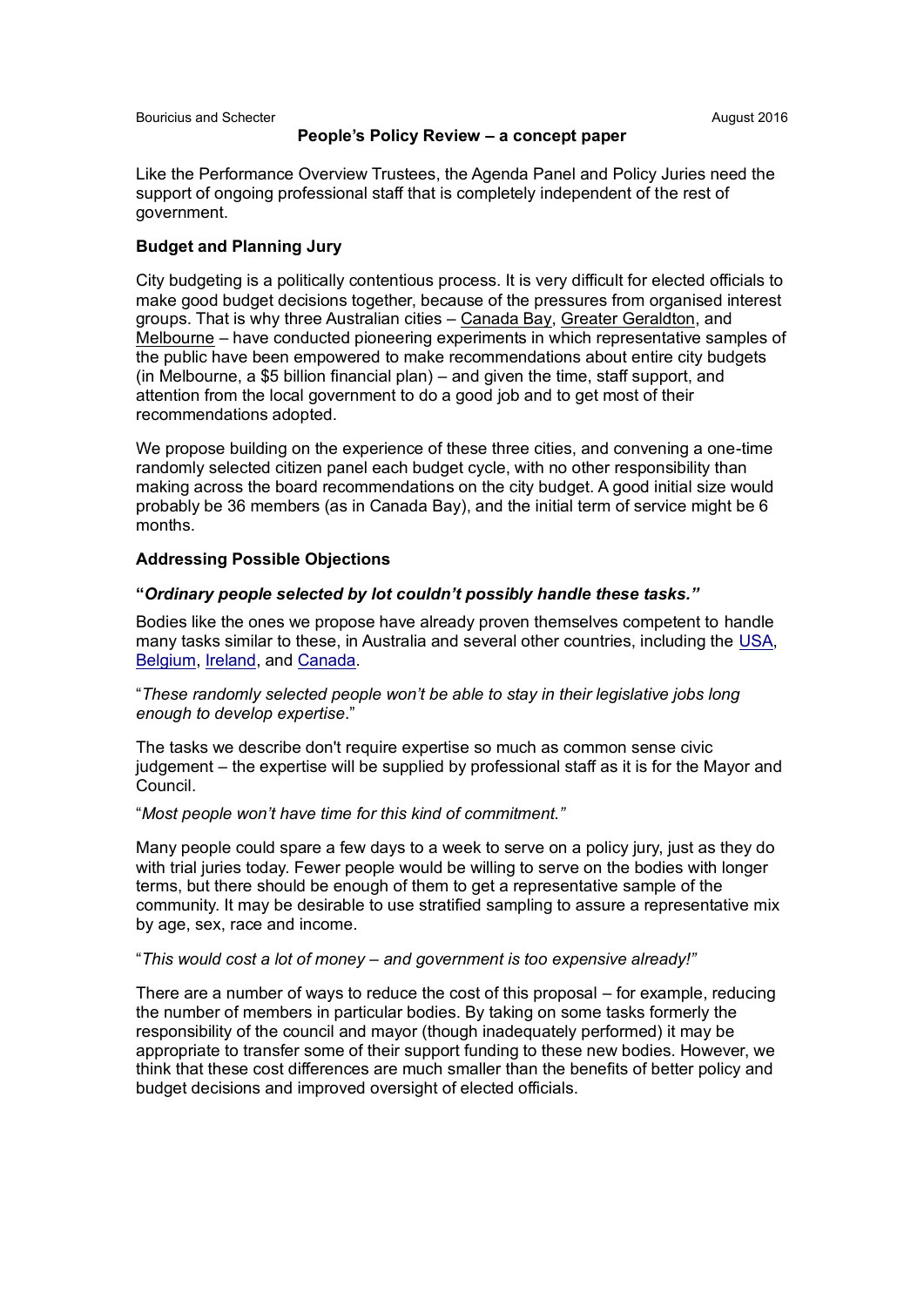#### **People's Policy Review – a concept paper**

#### **For more information**

#### **Papers about incorporating sortition into government**

Bouricius, Terrill & Schecter, David (2013). An Idealized Design for the Legislative Branch of Government. *Systems Thinking World Journal.* Vol. 2 No. 1.

Bouricius, Terrill & Schecter, David (2014). An Idealized Design for Government, Part 2: Executive Branch Accountability. S*ystems Thinking World Journal,* Vol. 3.

#### **Popular books about sortition**

Callenbach, Ernest, & Phillips, Michael (1985). *A Citizen Legislature*. Berkeley, California: Banyan Tree Books. A text only version is available on the Internet.

Fuller, Roslyn. Beasts and Gods: How Democracy Changed its Name and Lost its Purpose (2015). London: Zed Books.

Van Reybrouck, David (2016). Against Elections: the Case for Democracy. London: Bodley Head.

#### **About Australian experiments with randomly selected citizen bodies**

The best source is the web site of the New Democracy Foundation – specifically, the page titled "Our Work,"

#### **About similar experiments outside Australia**

Irish Constitutional Convention – a short newspaper article, and the web site of the **Convention** 

Citizen Initiative Review (USA)

British Columbia Citizens' Assembly (Canada)

G-1000 (Belgium)

Terrill Bouricius, 56 Booth Street, Burlington, VT 05401 USA terrybour@gmail.com

Mr. Bouricius served two decades as a city councillor and member of the Vermont House of Representatives, and subsequently as a policy analyst and senior fellow for FairVote: the Center for Voting and Democracy.

David Schecter, 1461 9<sup>th</sup> Avenue, San Francisco, VA 94122 USA davidsschecter@gmail.com

Mr. Schecter is an independent researcher, designer, and network developer in the field of democracy innovation.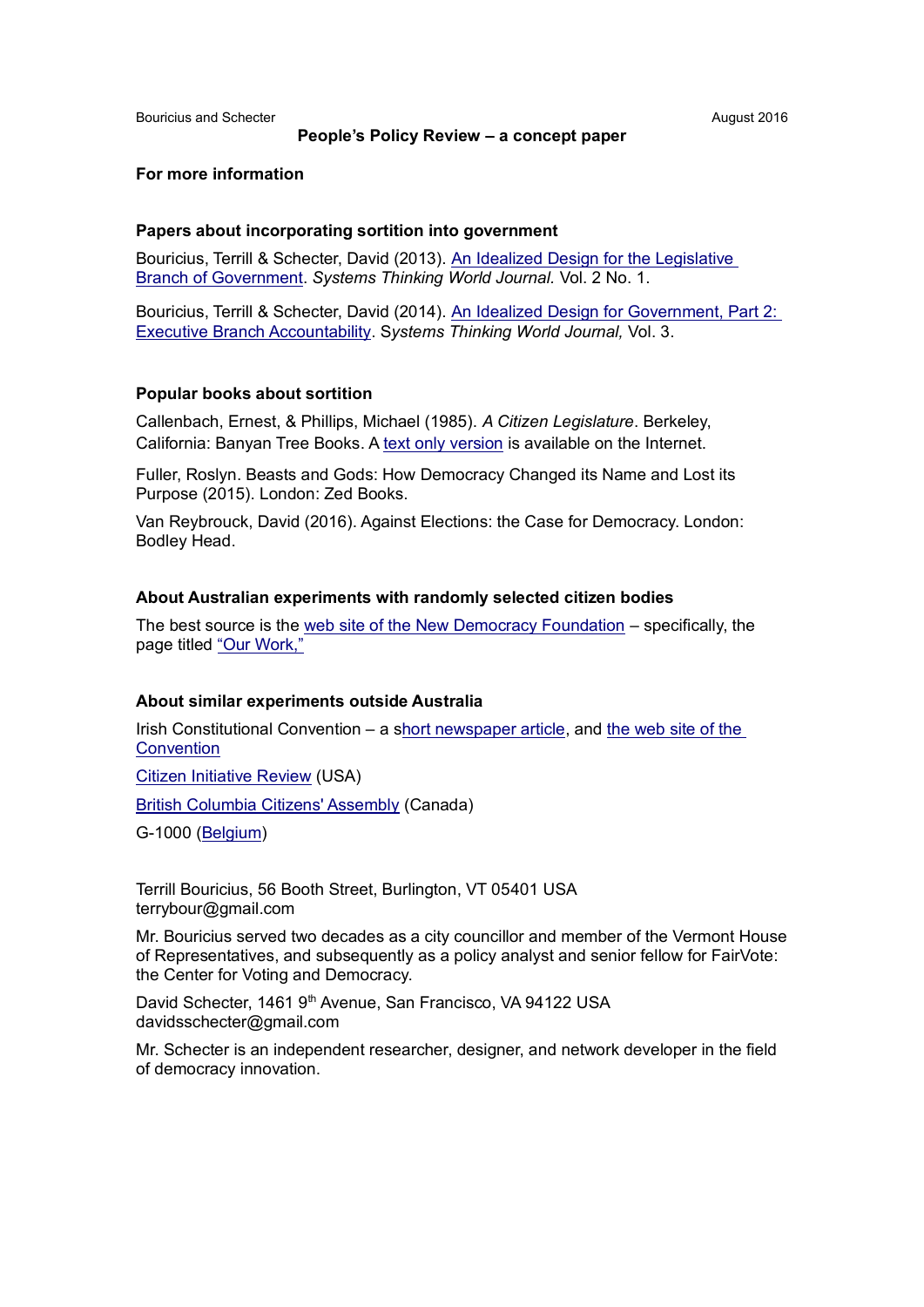# Submission for Geelong

# **1. The changing context of local government**

In considering what structure are appropriate for local government, we need to start from the pattern of people's lives to establish just what needs to be done to provide for needs that neither commerce nor personal activity can provide, but at=re best provided as public goods, that is to say, goods that are accessible to anybody to use without them being required to pay for that use. Obvious examples are roads and parks, but also a lot of less tangible things, like information of various sorts.

The tendency in the development of our government institutions has been to centralise the provision of public goods, with states taking over from local government and the Federal government taking over from the states. There are many reasons for this: alleged economies of scale, from mass production; uniformity of provision in the name of equality; the centralisation of taxation at national level, and so on. These familiar actors are on the supply side, but there are also crucial factors on the consumer side.

In the fifty years from the 1860s to the Great War, local government flourished. Travel around thinner suburbs of Melbourne or Sydney and you will find in each suburb a handsome Town Hall, within walking distance of nearly everybody in the suburb, and designed to offer a focus for all sorts of community activities under the auspices of their local municipal council. Much of the loves of most people were bound up with the local community. People knew each other and shared many common interests and activities.

A lot of people have a nostalgia for that sort of community. They succeed sometimes in creating a limited local community, mainly among the growing cohorts of retired people and people who suffer from various disabilities. These communities are important in enriching the lives of very many people. Local government must be supportive of them. Most contemporary councils cover too wide an area. So they need to decentralise their provision for this sort of activity. I shall come back later to the question of how to do this in terms of organisational structures.

Most large councils maintain several local libraries. In the digital age they are increasingly evolving in the light of the needs and opportunities modern communications create. There is a long way to go before most people are in a position to access the whole range of things on the internet that might enlighten or entertain them. More importantly still, linking up with other people to cooperate in their mutual interests puts them in change of aspects of their lives in which they may have felt powerless. But they have very little idea of where or how to start and how to handle the zillions of responses that overwhelm them. them. They need help that is locally accessible and largely free.

# **2. Representation: Locations and connections**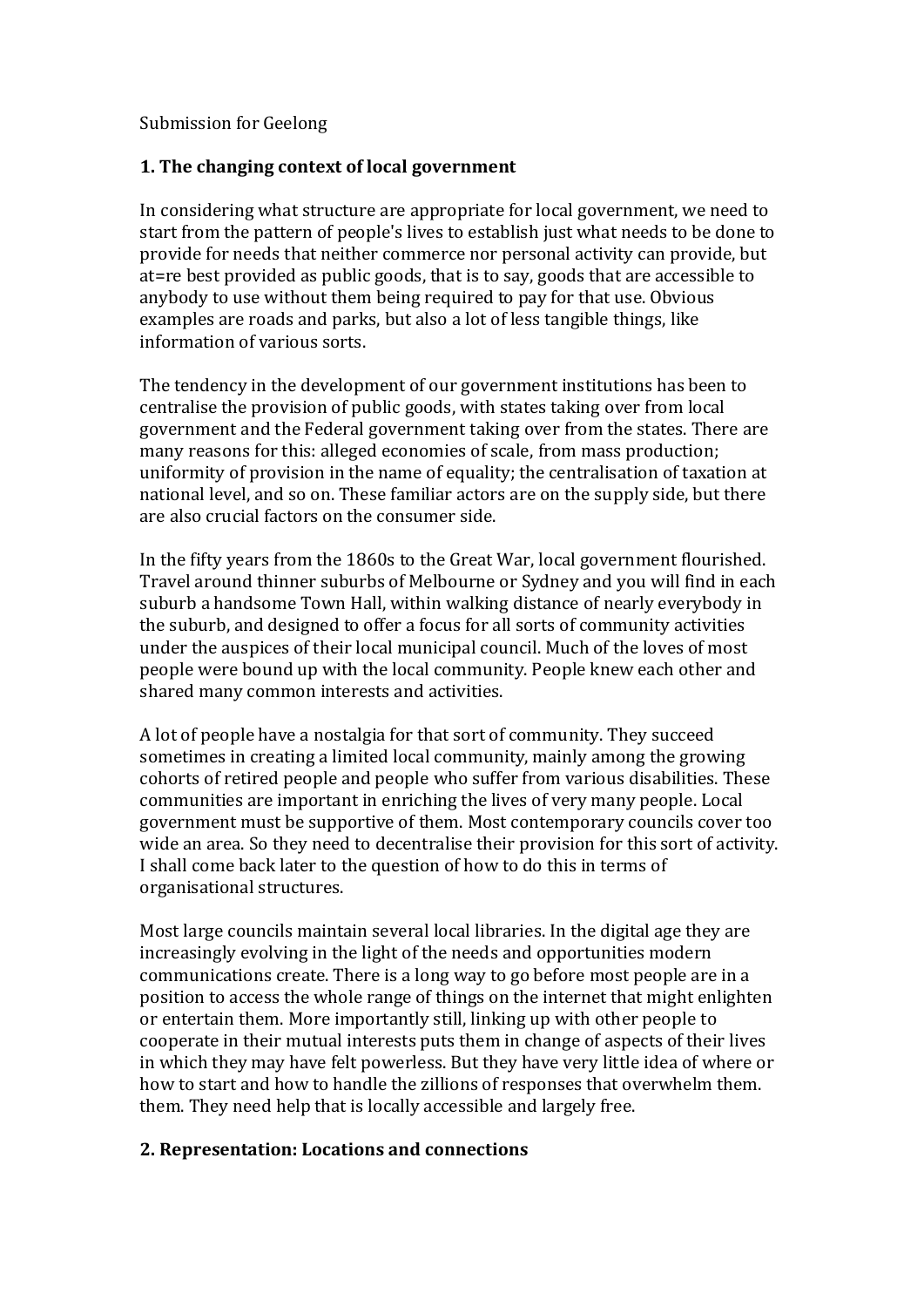**I**n a modern metropolis central the big problem of democratic governance is that many of the services the council offers need to be directed at local needs and opportunities, in consultation with particular suburban communities. Centralised councils increasingly talk in terms of "a city of villages" and aspire to cultivate diversity. But geographical differences are not the only ones that are relevant. Different functions and the people they serve often form networks that have no particular location, often spilling beyond the limits of the municipality. A city, particularly a provincial city, flourishes to the extent that it build up a network of interconnections with its hinterland, offering its neighbours efficient, attractive facilities that connect them with the city. Those who, with their focus on the city, make the decisions that affect these relations to the hinterland need to be well informed about how those problems look from the outsider's point of view.

Many activities of importance to the life of the city, especially cultural, recreational interests and assistance to the handicapped, build up networks that have no particular central location within the city. It is typical of such interests that they involve directly only relatively small minorities. In sum they are of very great importance to the community as a whole, because in countless ways the creative people who stimulate the varied aspects of the life of the city are drawn to it by its reputation for enterprising investment of time, energy and money in all sorts of activities. With the best will in the world most citizens, including most councillors, are not likely to know much about a lot of these interests, and tend to dismiss them as minority interests.

In all such cases, present best practice by officials who are aware of their ignorance is to invoke consultants or opinion surveys. Both of these are very inadequate, fundamentally because opinion, even among those most closely involved in an activity is very often not well based. Nobody has the need or the opportunity to work out what the city can realistically do for them. They often feel neglected, but have only vague ideas of what they van sensibly ask for. It usually comes down to looking for funding.

What I believe is needed in such cases is a forum in which those who are interested in a particular activity can attempt to arrive at a realistic solution to their problem. If they can achieve that they are likely to get a lot of public support. Faced with a widely supported and sensible proposal, rather than a welter of uncoordinated demands, the central council is more likely to adopt it. The first step, I would suggest is to institute a well organised forum focussed on a specific problem or need, set up on a widely publicised website, inviting anybody who has anything to say on the matter to post a statement. That gives everybody the same opportunity to have their say, which is never the case in large meetings, where only very few get that opportunity. The hope is to ensure that all the relevant considerations are our there for all to see.

Of course, there will always be a lot of repetition, as well as irrelevancies and nonsense. I would suggest that a professional editor moderate the discussion, starring those posts that have something relevant and distinctive to say, enabling people to navigate their way through the discussion. People who objected to not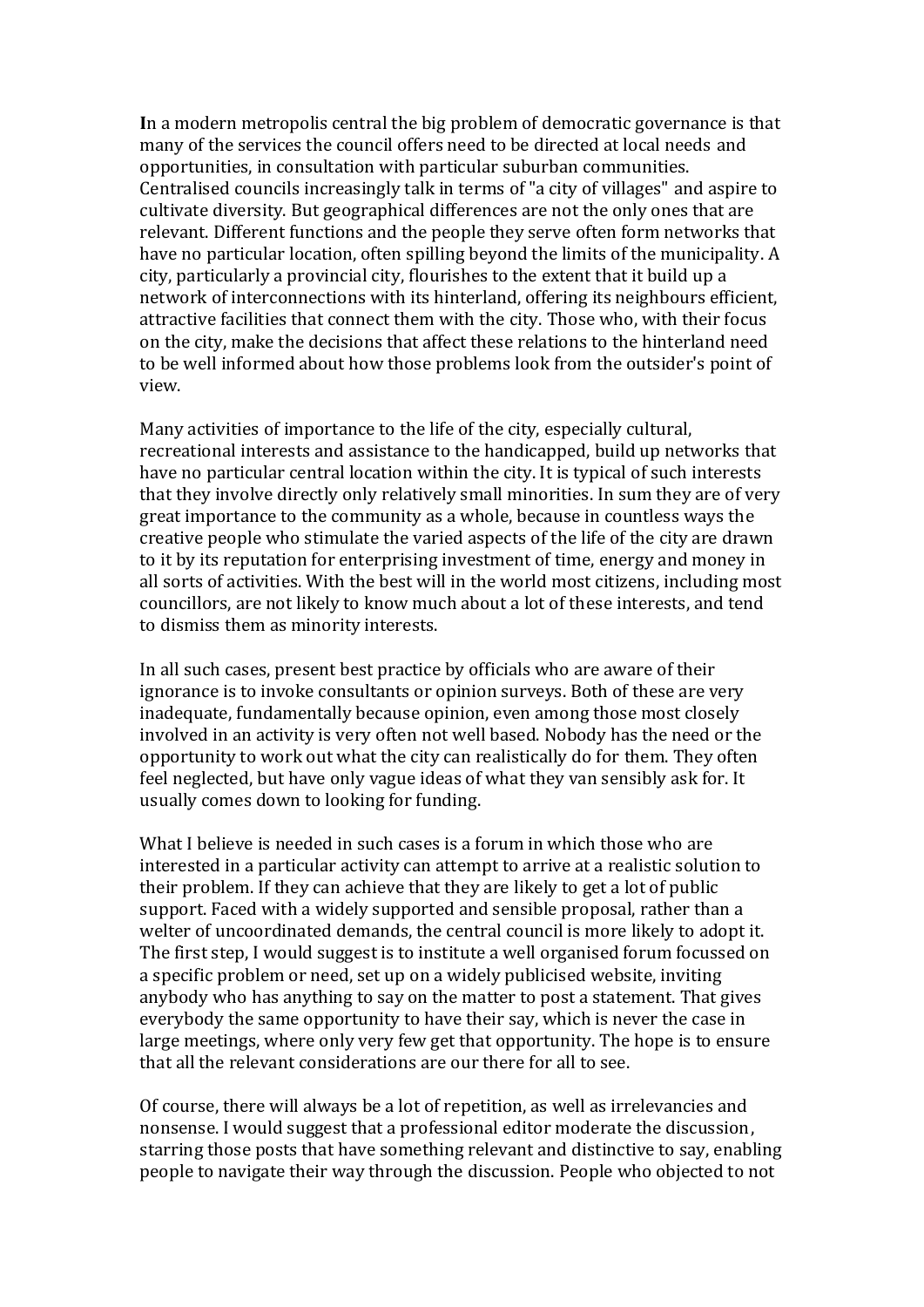being starred could make their case on the site, perhaps in a special section. The forum would be a debate in which anybody could argue against anybody else's submission, but it would be futile simply to say "that's what I want". If an argument is to have any relevance to a public good it must appeal to considerations that anybody can recognise as relevant, clear claims about public benefits and costs, not limited, of course, to those costs and benefits that have a monetary value.

The forum needs to be adjudicated to arrive at a practical proposal. My suggestion is that this task be given to a small committee chosen by lot from a panel of volunteers to constitute a reasonable sample of those most directly affected in one way or another by the questions at issue. It would be made clear to everybody that their task is to contribute to getting an outcome that can command support on the basis of the strength of the considerations advanced in the forum discussion. The point of choosing them from those most affected is that they are likely to have some experience of the practical issues that can be important in arriving at practical proposals. The decision is to rest on those relevant considerations, not on numbers of supporters of a decision either in the general forum or in the committee. Naturally all the debates on the committee will take place publicly on the website, so that anybody can see what reasons any participant offered for his or her view on any point.

As most people become computer literate, nearly everybody can take part in such a process if they want to. Of course those who are motivated to take part are likely to have irons in the fire. The result is going to be a compromise between particular minority interests, not necessarily what the public at large would have decided. I would argue that that is as it should be. The weakness of modern democracy is that, even when it recognises the need to consider minority needs, it often imposes uniformity in the name of equality or efficiency. But community flourishes on the breadth of the opportunities for diverse activities open to people, on open horizons rather than those restricted to established views. In any case, the final decision rests with the elected council.

If you want too explore more about his idea an the thinking behind it, you may find it in *The Demarchy Manifesto; for better public policy* by John Burnheim, Sydney University Press, 2016. (I get no royalties).

How to set up these citizen forums and their associated committees is a complex question that I cannot discuss in detail here. I would favour putting the initiative in the hands of such foundations as New Democracy, which has convinced many authorities to finance the enterprise in particular cases, but many variants are possible.

# 3. **Guarding against corruption**

There is no shortage of voluntary organisations that bombard legislative and executive officials at every level of modern government pressing particular interests, some by careful argument or legitimate threats to vote against those who do not support their interests, but often by shady deals or outright bribery.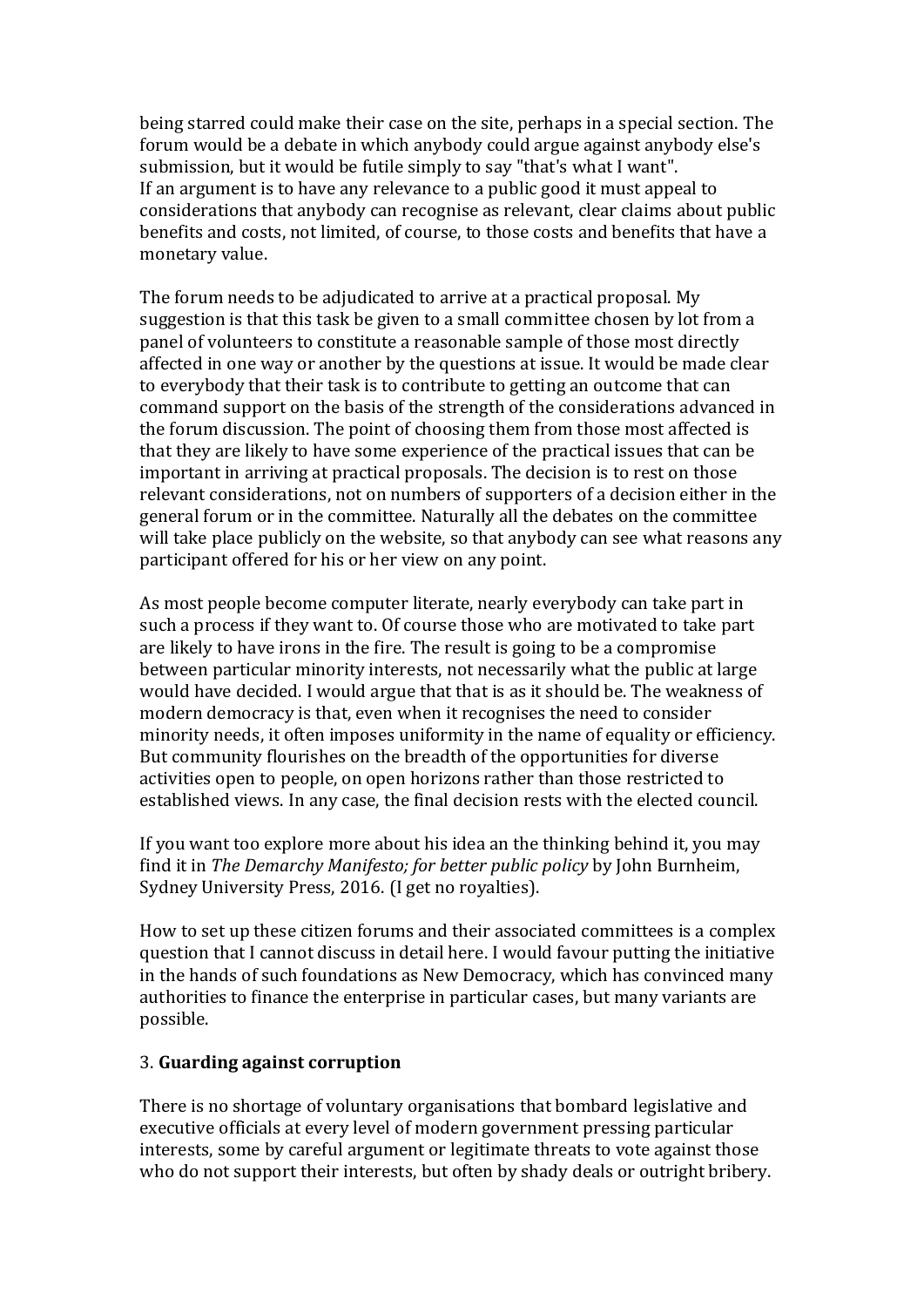The late Neville Wran, one of the best premiers NSW has had, once said he wished he could persuade the Labor party not to field candidates in local government elections. He thought it tended to corrupt both the party and the municipality. Because of the size of local councils you do not have to get many voters in your pay to win. So, particularly where party members vote as a group.

Politics as we know it at every level from the smallest municipality to the UN is very often a matter of doing deals. You support me on my pet project and I'll support you when you need it. It leads to a lot of poor decisions. Proposals get the required number of votes, not because politicians voted for them, not because they were the best decision on the merits of the case, but because of their strategies in the power game. In politics, no matter how much you may dislike it, if you want to be effective you have to win the power games. Astute politicians never loses an opportunity of doing a favour to a potential ally, putting others in their debt. You never know when you may need that person's support. The inevitable result is a lot of poor decisions, of opportunities lost, of money and other resources wasted.

The wheeling and dealing mentality sees nothing wrong with this. Life is a matter of competitive games. You winsome, lose some. Rulers in every form of government have always put their particular political interests before those of the people they are supposed to serve. Dealing in political favours very easily spells over into dealing in personal favours and favours to powerful commercial interests.

If the popular process I have outlined does result in a strong and well-informed public opinion on specific matters that should make it much harder to disguise what is behind poor decisions and put a brake on corruption. But it is not going to eliminate it. There is not a lot of public interest in local government few people know much about most of it. The turn out to vote is pathetically small. So it seems desirable to have something like a house of review to keep an eye on the day-to-day workings of a local authority. Such a body would not necessarily have any power to override the council, but it could draw matters to the attention of the media, the public and higher authority. It would be chosen by lot, like jury, but service would be voluntary and the composition would attempt to reflect the broad range of interests in the community.

# **To the reader**

If you have read this far, you have probably got objections, questions and suggestions about my proposals.

Please don't keep them to yourself. It's easy to post your criticisms and questions on this website for everybody to consider. If I can I'll try to answer them. You never know; we might get somewhere.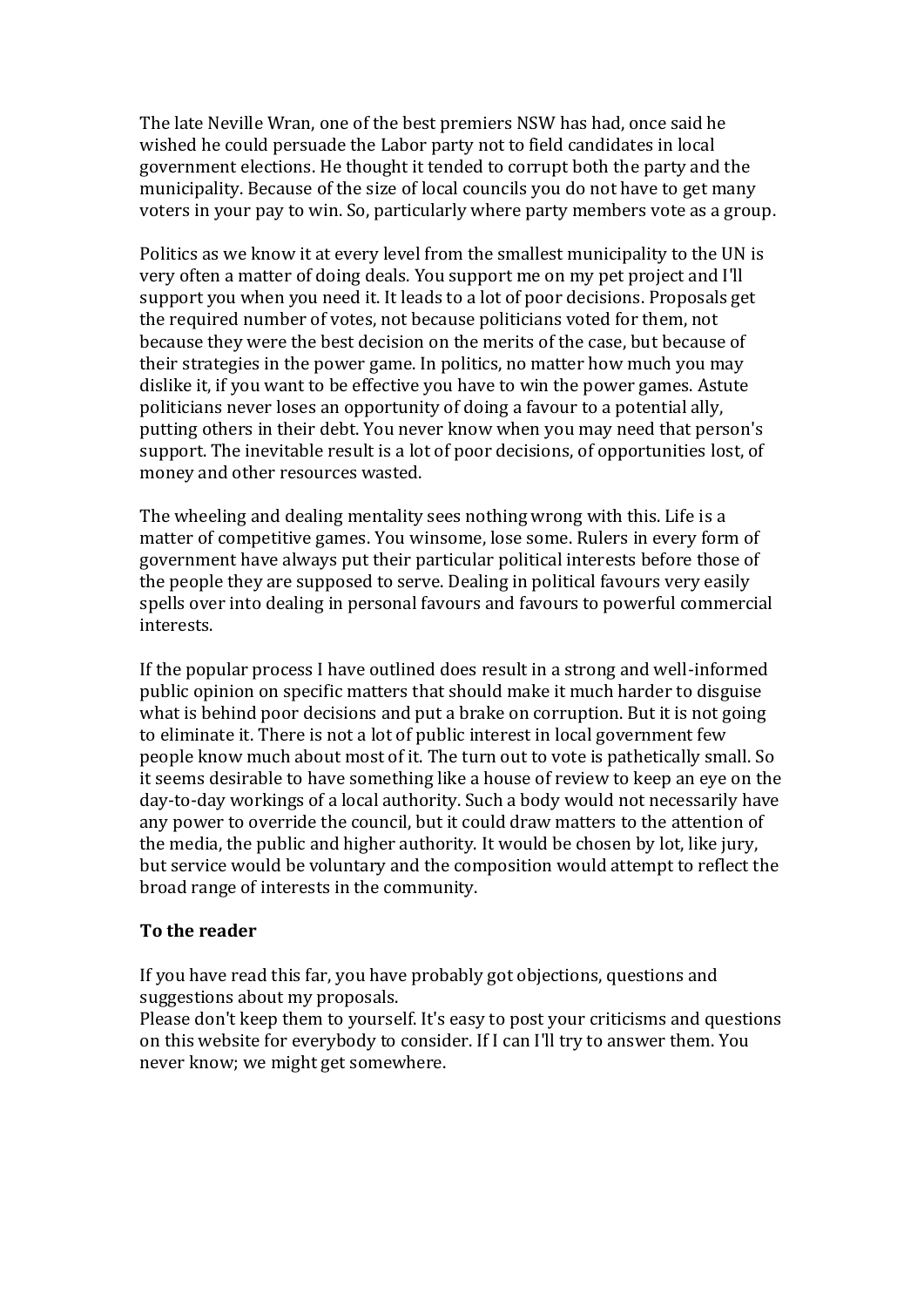Two suggestions:

1. How to involve people constructively in local government.

2. How to audit local government's activities.

Most people are not active members of any organised group that affects local government. They often have interests that are not represented by the organised groups. Some of those interests are general interests in such matters as environmental protection or efficient auditing of government funds. Others may be quite local, such as preserving an old tree, even though it blocks the mayor's view..

There are three organised groups of participants in Local Government: 1. The elected councillors with their various allegiances to parties of groups of electors.

2. The permanent employees of the council, with their various professional bodies of traces unions.

3. The established interest groups, ranging from the Chamber of Commerce to various sporting bodies and environmental activists.

A lot of the decisions councils make are the result of interactions between these organised groups, in which private individuals often have some interest, but get little information about what is happening and little opportunity to intervene in it. On occasions when a particular decision affects them adversely, small groups of people may protest effectively. That is not always for the best. In a wider context, nimby (not in my back yard) groups stop projects that are of benefit to a wide range of other people, who are not so easily organised. General benefits do not stir us to action as readily as disadvantages that affect us personally.

In practice most of the operations local government are very much a matter of who gets what, of delivering particular facilities and services to their ultimate users. Funds are limited. Whose needs get priority is largely a matter of influence and power. There are many opportunities for swapping favours, laziness and petty corruption.

# **Suggestion one:**

The council needs a comprehensive set of long term objectives that are generally endorsed by the citizens. The council's performance is to be assessed in terms of its progress towards these objectives.

This long term plan needs to begin with an open discussion among the citizens in which anybody can put forward their ideas or comment on what others have proposed. That discussion should aim to get all the considerations that are relevant to council's operations out in the open.

I would suggest that this is best done on a dedicated website that is carefully edited to exclude abusive and irrelevant posting and single out well-argued contributions. The atmosphere the editors should encourage is a constructive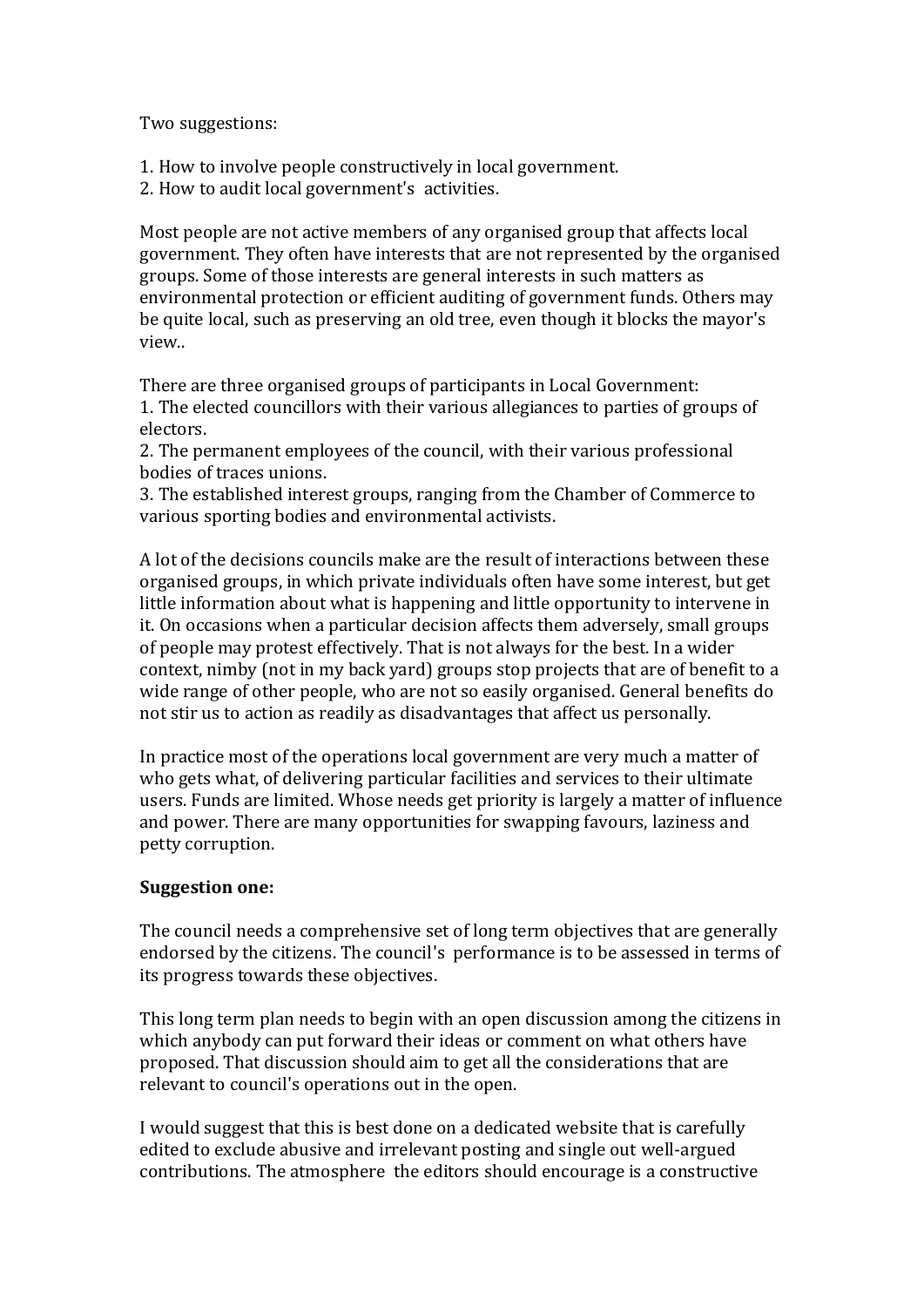one in which comments are directed to improving suggestions rather than dismissing them, exploring ways of enriching people's lives first of all. Apportioning expenditure can come later, when the council has to decide what we can afford.

Consolidating these suggestions into a long term program would need to be the work of a representative citizen's jury run by some well-established body as New Democracy.

## **Suggestion two:**

In addition to the normal financial audit, a citizen's jury should conduct an annual review of the council's performance towards the goals in the long-term plan. Councils do try to keep their constituents informed about their achievements, but they naturally try to hide their failings. The jury should see itself primarily as giving a n adequate picture of the situation to the public. It is not empowered to instruct the council or its officers to do specific things.

My thinking has been greatly assisted by discussion with Dr Bronwyn Kelly, recently retired as a senior executive on Waverley Council in Sydney. I enclose pdf files of two of her papers outlining work in the field of community consultation. I also enclose an earlier draft submission of my own, which gives more background to these recommendations.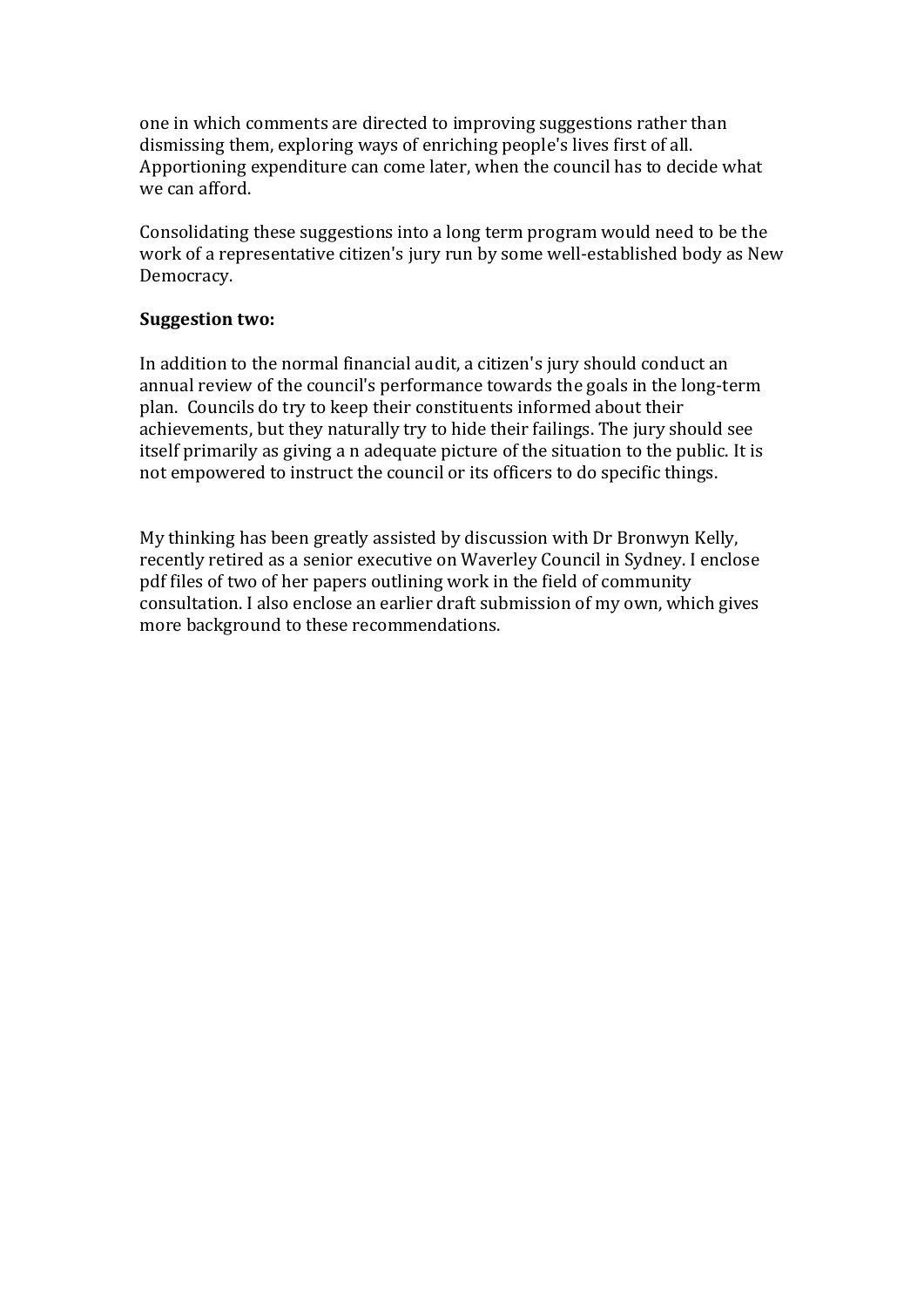## **Introduction**

This proposal describes a Council chosen entirely by random selection. As both the Constitution Act and the Local Government Act of Victoria expressly state that Councillors must be elected, the model of local government described here would require that these Acts be amended.

Government at any level ought above all to be equitable. For this, a Council should faithfully represent the community, not just in the obvious characteristics of gender, race, wealth and so on, but also *in the number of those in favour of or opposed to a policy or project that has not yet even been proposed*. The only way to ensure this is by using random selection from the whole community.

It is also important that decisions should be "wise". For this to occur, research has shown that it is necessary to have the greatest possible diversity of backgrounds and points of view. Random selection ensures this.

## **Proposed Structure of the Council**

A Council of not fewer than 48 members1 will be chosen by lot from the whole community (residents and rate-payers) aged 18 and above. These members serve for four years, with staggered terms, six being replaced every six months in order to keep continuity. Those eligible are automatically included in the draw, but may opt out. The number of councillors is a compromise, more will give better representation, but ratepayers may be sensitive to the cost. As it is impossible for one or two persons, however well-intentioned, to represent a community, there is no Mayor or Deputy Mayor. Their functions are filled in part by the Liaison Officer (see below), in part by the Chairperson of Council meetings (see next section).

## **Agenda and Proposals Committee, and Council Chair**

The 12 most senior members of the Council will choose eight of their number to sit on the Agenda and Proposals Committee, and to chair Council meetings. The office of Chairperson will be held in rotation, for one meeting only, by the members of the Agenda and Proposals Committee. The Chairperson does not vote and takes no part in debate.

#### **Policy Committees**

To ensure that debate and decisions are informed, the Council will set up a number of standing policy committees covering the major functions of local government. The names, number, and scope of these will be set by the Council, but a typical list might include:

- Town Planning and Buildings.
- Roads and Parking.
- Health Services.
- Community Services. (Child care, youth, aged, and disability services.)

and so on. Council itself should decide whether these committees are:

a) chosen by lot from the council itself, so that each member serves on one committee.

b) chosen by lot from the whole community.

c) chosen in part from the Council and in part from the community.

d)

In addition, Council should be able to set up temporary *ad hoc* committees, to debate and advise on important issues as they arise which are not covered by the standing committees. The members of these committees would be chosen by lot from the public.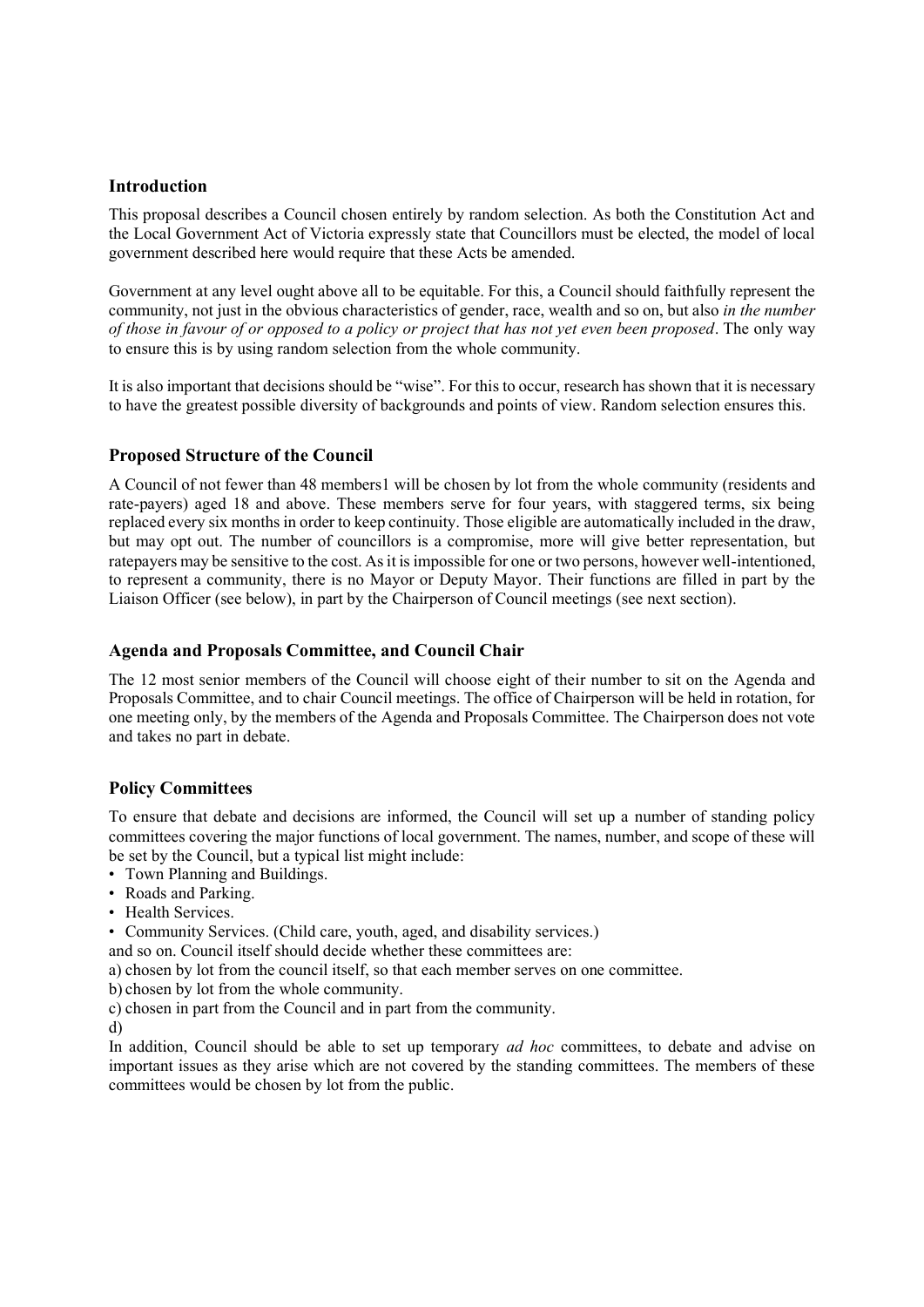## **Council Staff and Oversight Committee**

Subject to the decisions of the Council, Council staff will remain essentially the same as at present, except that a new position of Liaison Officer will be created. The position of Chief Executive Officer will remain. At the discretion of the Council, an Oversight Committee may be formed, either from the members of Council or selected by lot from the public, for the purpose of verifying that purchases, contracts, permits and approvals by Council staff are made in an equitable and transparent manner.

#### **Advisory Nature of Committees**

All the committees mentioned above will research, debate, and advise Council on issues in their field of competence, but do not themselves make decisions. Policy committees are not be required to make unanimous recommendations, but are encouraged to submit minority views when opinions differ.

#### **Remuneration Panel**

The Remuneration Panel, of 50 members chosen by lot from the community, meets once per year for the sole purpose of fixing pay, allowances, and conditions for members of Council and committees. This it does in the manner described below for the Budget estimates. When finished, the Remuneration Panel is dissolved, and a new panel formed the following year. Those eligible are automatically included in the draw, but may opt out. Panel members are unpaid. The decisions of this panel are binding, and not subject to revision by the Council.

## **The Liaison Officer**

The Liaison Officer acts as the Council's spokesperson and "figurehead" in dealing with the Minister for Local Government, other councils, the media and the public. He is a staff member acting on the Council's instructions, and would be liable to dismissal for not following those instructions.

## **Public Participation and Proposals**

Any member of the public will be able to make a proposal for a project, a by-law, or a policy change. Council may require that proposals meet certain requirements, and show evidence of popular support (such as a certain number of signatures). These proposals should be addressed to the Agenda and Proposals Committee, which, after ensuring that they meet Council's standards, will place them on the Agenda. Council will usually send each proposal to the relevant policy committee for consideration, or, if necessary, set up a temporary policy committee for that proposal only. The policy committee then publishes the proposal, and calls for written submissions from the general public, and for the views of known experts in the field, whether residents of the community or not. After consideration and discussion of the information available, the policy committee makes its recommendation or recommendations to the council, which then votes after any necessary debate. In order to prevent corruption by bribes or threats, voting is by secret ballot.

## **The Budget**

Establishing the budget expenditure and rates is of the first importance, as it sets the emphasis to be placed on each function of the local administration. Council will require each section of the administration to prepare a detailed estimate of its requirements for the following year. Using these and the information available from previous years, each member of Council will make his own assessment of the figure to be set, and the median (the "middle-most" figure) is taken for each item. Rates are fixed in the same way. For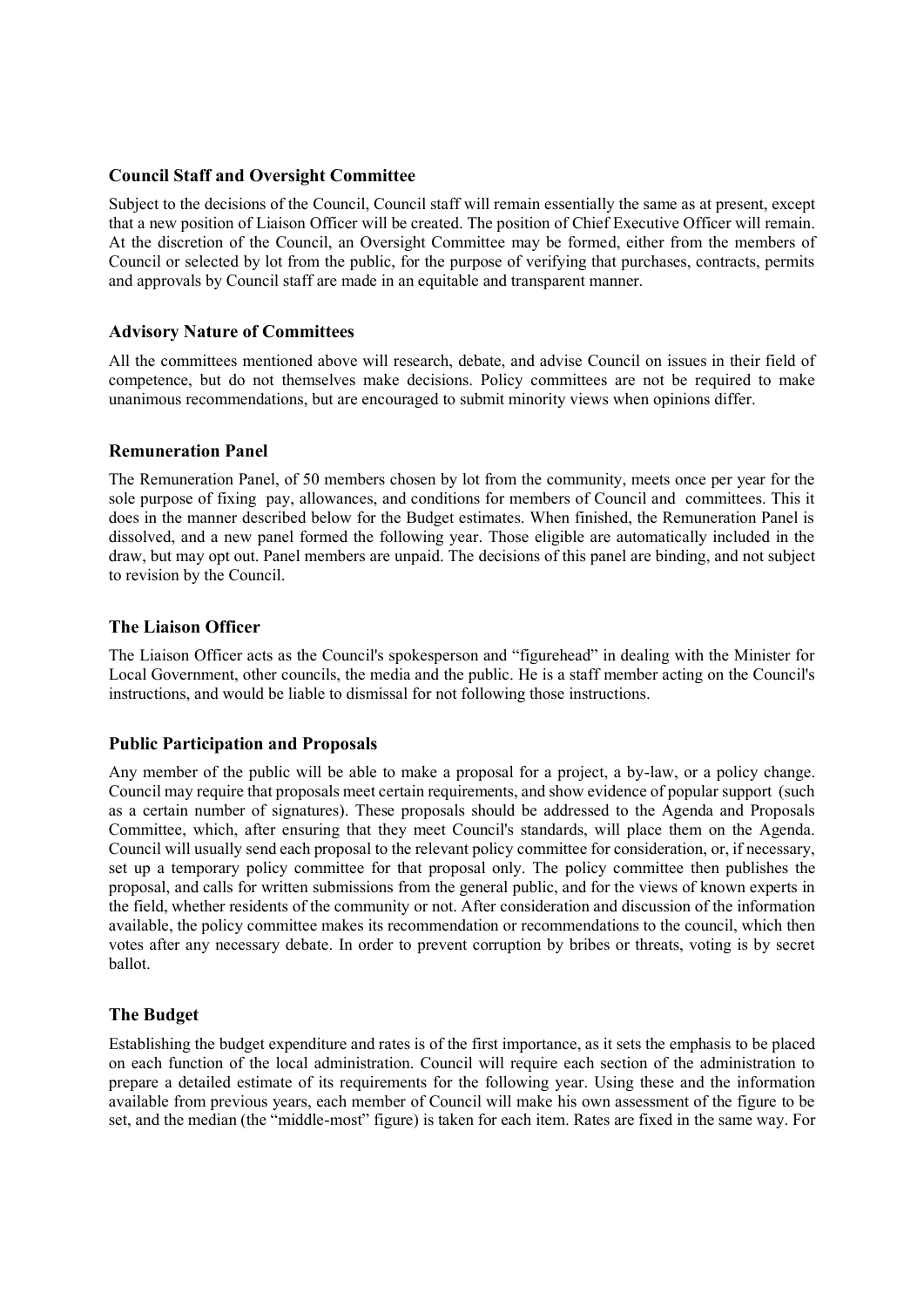this operation debate and a Chairperson are unnecessary, so all members participate. In effect, each estimate is both an opinion and a vote, and using the median gives equal weight to each vote and each opinion. Consequently, insofar as the randomly-selected Council accurately represents the community, this method is equitable, and voting without debate preserves the diversity of opinion necessary for good decisions.

## **Conclusion**

From their own experience, members of the Citizen's Jury will be aware that choice by lot gives a body that is quite capable of making decisions in a responsible and thoughtful way. They will also be aware that members of elected bodies are often unresponsive to the wishes of the citizens that they are supposed to represent. It is hoped that the argument made above for equity in government will persuade them of the need for choice by lot. Other major advantages are that it limits corruption and cronyism. Any increase in the total remuneration of councillors will be offset by savings from not making wasteful decisions.

This proposal is a "scaled-down" version of a proposal for a national government which is presented in "Down with Elections!" (Campbell Wallace 2016), available in paperback from Amazon.com, and in ebook form from Amazon (for Kindle) and Smashwords for other devices. Some sources for further reading are given in the notes to this book.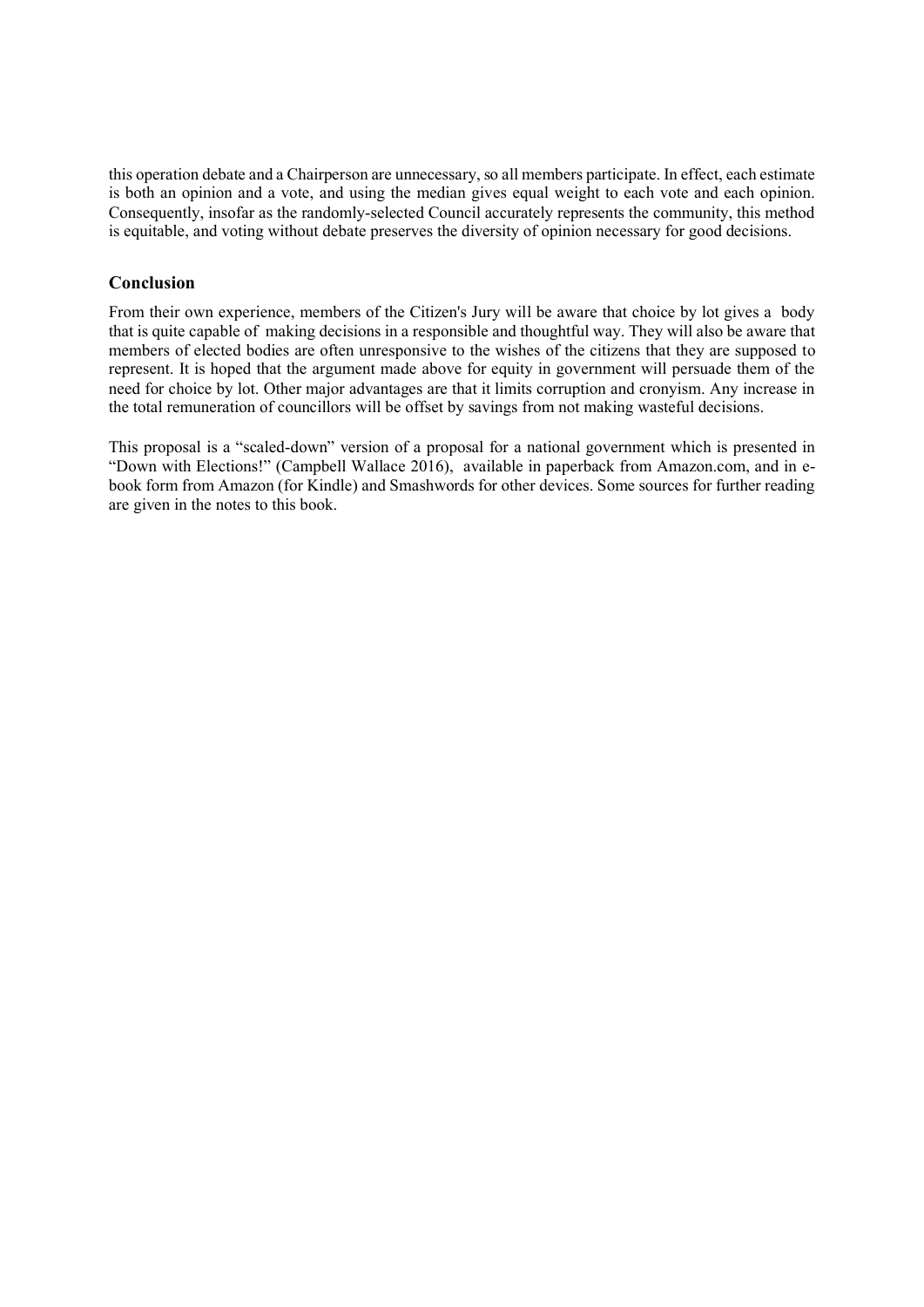# **TOPIC**

# **ADMINISTRATION of Council Business Papers and reporting council decisions to the electorate**

As part of the governance possibilities this is a good opportunity to rethink:

- 1. the way issues are reported to councilors and
- 2. the way decisions are reported to the community.

In may reading about local government reform I have not come across much discussion about innovation in ways of providing information to councilors and reporting council meeting outcomes.

Currently councilors are provided with reams of paper that is hard to get through and it is difficult to find the key points., particularly for new councilors. Depending on the relationship with council administration staff, and the General Manager /CEO, councilors may not be able to get the information they need to make an informed decision.

The decisions that are finally are then poorly communicated to those who matter. Some councilors would report back to their constituents. The feeling is that people are not interested. This needs to be tested to see if there are ways of communicating with residents that will engage them in the local political process.

**SUGGESTION:** informal facilitated discussion with staff on reports in the business papers; a summary report is then prepared that summarizes the key issues identified and provides any additional information requested by councilors. This summary could be read by the Mayor to start the formal meeting with a summary of the issues raised and the considerations they have highlighted to commence the consideration of reports. The information they have requested can also be highlighted

# **FOR**

1. Allowing councilors to come together as a group before the meeting to ensure they have understood the content of the business paper will shorten meeting times. .

2. All councilor hear the same thing. If they miss this briefing, a summary is available so they can catch up.

3. Councilors can more easily ask for more information.

4. Reading a summary to start the meeting sets the strategic tone for the meeting to keep councilors thinking strategically.

5. This hopefully keeps councilors focused on the issues and not wasting time on attacking each other.

6. Builds relationship with council staff as they appreciate the ways individual councilors like to receive information.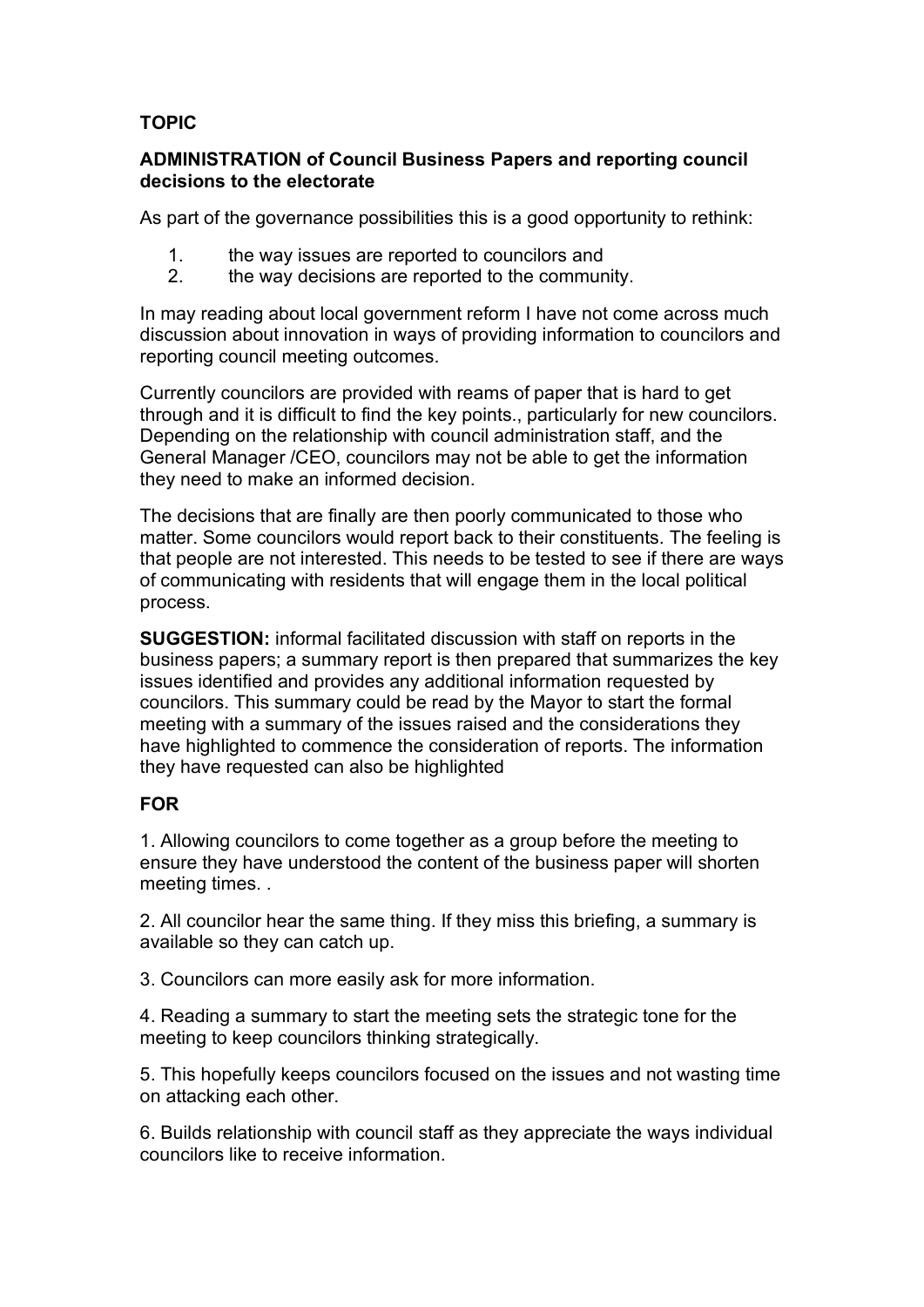7. Requires General Manager/CEO to work with councilors.

# **AGAINST**

- 1. Council political dynamics may be able to highjack process
- 2. Maintaining impartiality of reports.
- 3. Second guessing councilors needs could be manipulated to influence decisions.

# **ASSUMPTIONS**

That facilitated discussion and adequate information will lead to quicker appreciation of issues.

Discussion will make it easier to explain issues and to key points.

# **References:**

# *Business paper*

Currently exploring sources of information about this.

# *Reporting*

Utilizing Forum Theatre in local government processes to engage with a broader section of the electorate would be an interesting exercise. Perhaps high school students could act out decisions at their schools to test this approach.

Boal, A. 2008. Theatre of the Oppressed. Pluto Press London

Boal, A. 2005 Legislative Theatre. Routledge NY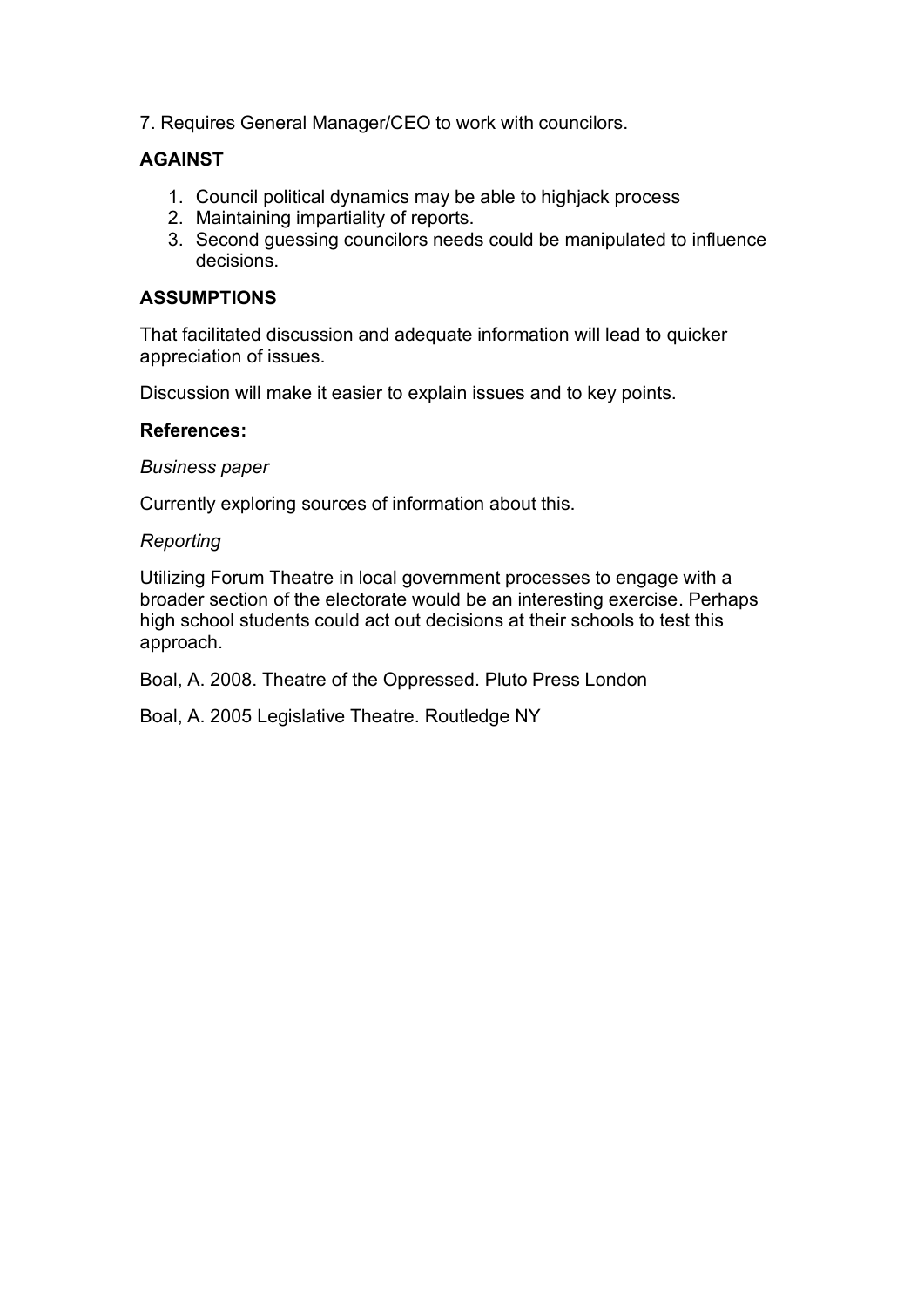I am the coordinator of our postgraduate courses – Master of Local Government and Graduate Diploma in Local Government Management – at UTS, and the issues raised by the appointment of the citizen's jury, and indeed the very use of this method of deliberative democratic practice, are included in our subjects and with our students on an ongoing basis. Having considered your request, and read the available documentation, the main contribution I believe I could make is to suggest that the jury spend an hour or so near the start of its deliberations focusing on the question: **What is local government?**

Having worked with and taught local government practitioners and councillors now for a number of years, I find that this foundation question is generally left unasked, to the detriment, I believe, of policy, strategy, implementation, and review in whatever area of local government practice one may choose to consider. The question of 'what is local government' is dealt with right at the start of our foundation subject, Local Government Principles and Practice, and it enables all further discussions, readings and debates to be brought back to the key phenomenon we are all talking about (i.e. local government), also when considering issues of governances, democracy, representation, participation, legislation, public value, you name it. In this spirit, I offer the following precis of an answer to the question.

# What is local government?: Some ideas from the **literature**

Ronald Woods, Centre for Local Government, University of Technology Sydney

## **A melange of voices**

As one delves into the literature, it soon becomes clears that, as Orr and Vince (2009: 655) write: 'Local government is not a unified homogenous organizational entity, but rather a melange of voices, interests and assumptions about how to organize, prioritize and mobilize action.' Figure 1 provides a summary of ways of understanding local government drawn from the literature.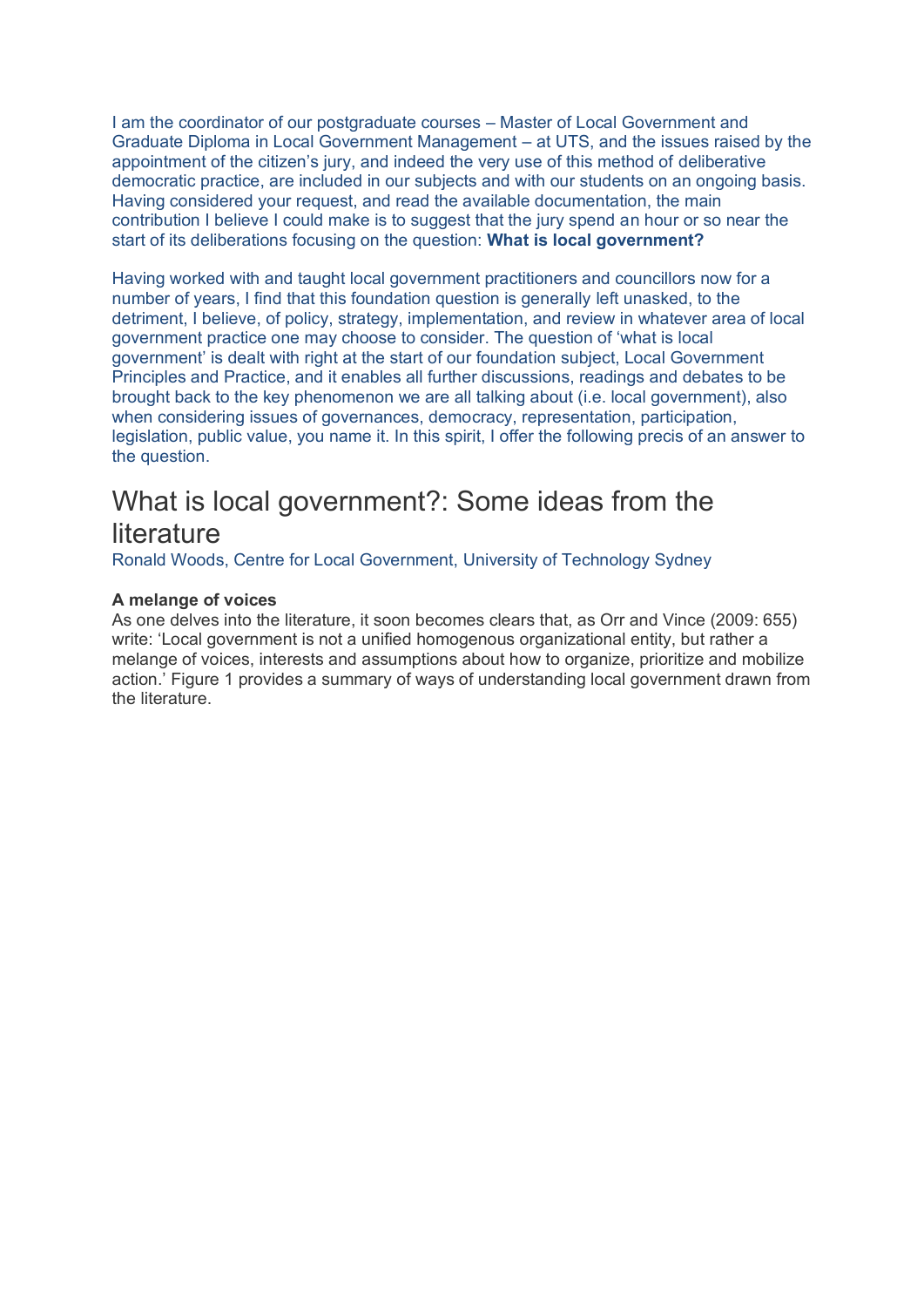

Figure 1: Ways of understanding local government Source: Ron Woods' synthesis of the literature

Copus, Sweeting and Wingfield (2013: 391) put forward the view that local government in the  $21<sup>st</sup>$  century exists in 'two parallel universes': the first is focused on the quality, performance and management of public services; the second is the role that comes with the expectations of representative democracy and representative government. Colebatch and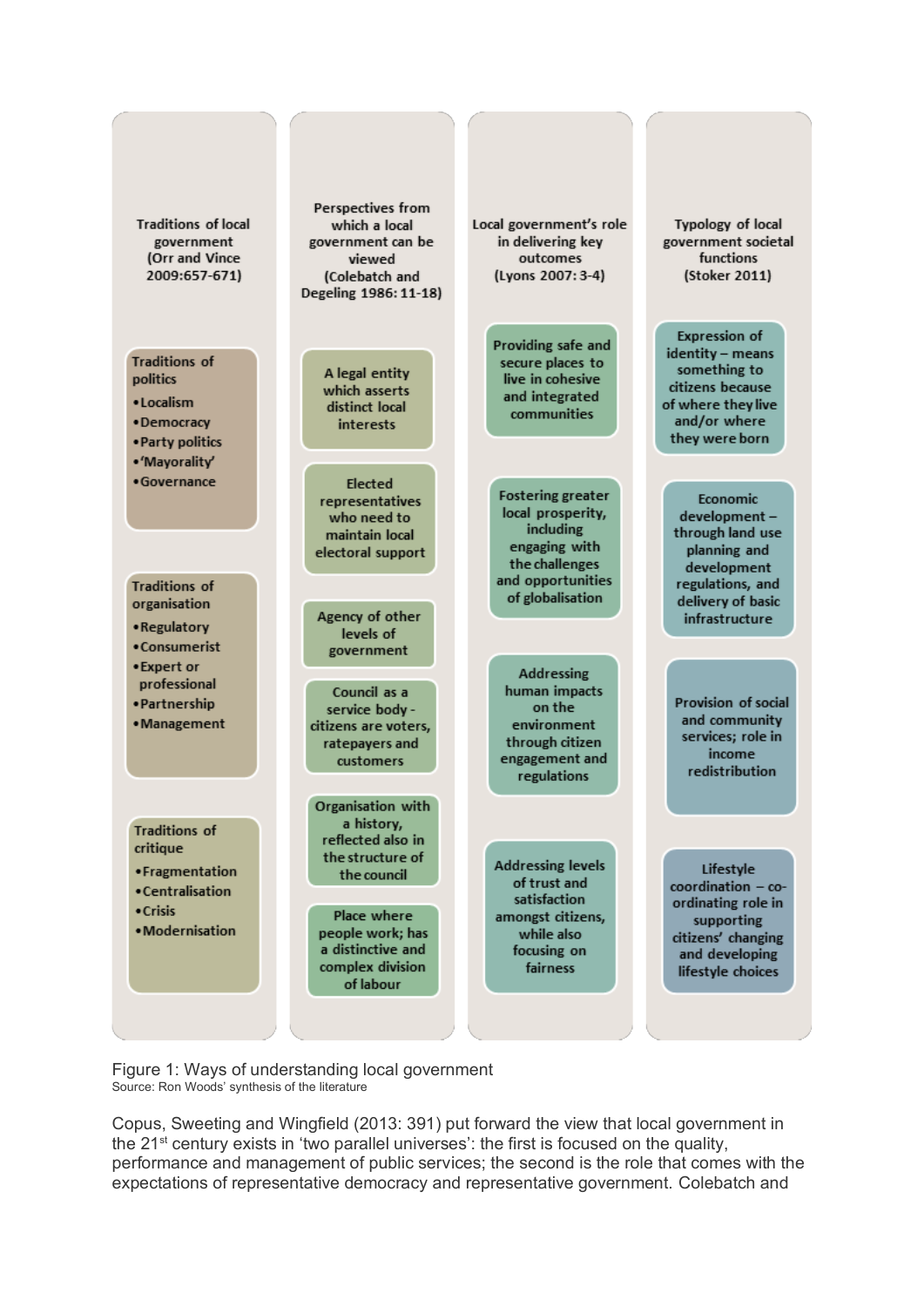Degeling (1986) have pointed out that each council is a service body, and that citizens are voters and ratepayers, as well as being customers of its services. Tensions may arise in adoption of these various roles vis-à-vis the local citizenry.

## **The democratic/governance aspect**

In order for democracy to be seen as the process through which competing local interests are reconciled, Pratchett (2004: 359) argues for multi-purpose elected local government to remain as 'the primary locus of democracy at the sub-central government level'. Justifications for local government include that the institutions of local democracy provide for a diffusion of power within society and that local democracy supports diversity and difference in the face of an otherwise constrictively uniform set of policies put forward by a central government. Arguments in favour of local responsiveness also come into play (Pratchett 2004: 359-360). In short, local government can be regarded as the 'institutional embodiment of local democracy' (Pratchett 2004: 359).

## **The service provision aspect**

Watt (2006: 8) argues that 'the major advantage of local government is that it allows the local public goods and services it provides to be adjusted to suit the tastes and the preferences of local residents'.

An implication of this for the design of local government structures is that local government jurisdictions should be based on the benefit areas of local public goods, with adequate taxation powers to pay for the expenditure responsibilities allocated to them. Ideally, then, local governments should be established in such a way that local residents both pay for, and vote to decide on, the local public goods and services they receive (Watt, 2006: 9). There are potential disagreements over what constitutes a spatial community; over who pays; and over who benefits. The service delivery aspects of local government in Australia are characterised by great diversity in terms of 'the scope and scale of their functions, as well as their size, economic, geographic, environmental and social characteristics' (Productivity Commission 2008: 11).

## **Overcoming the tensions**

Adopting an holistic view of (local) public services and representative government can possibly help to overcome the tensions. One way may be to operate from a conceptual framework that brings together the democratisation and service delivery functions of local government and links them to higher order goals (social cohesion and economic development)*via more effective and inclusive decision-making at the local level and infrastructure and service provision*. This is illustrated in Figure 2.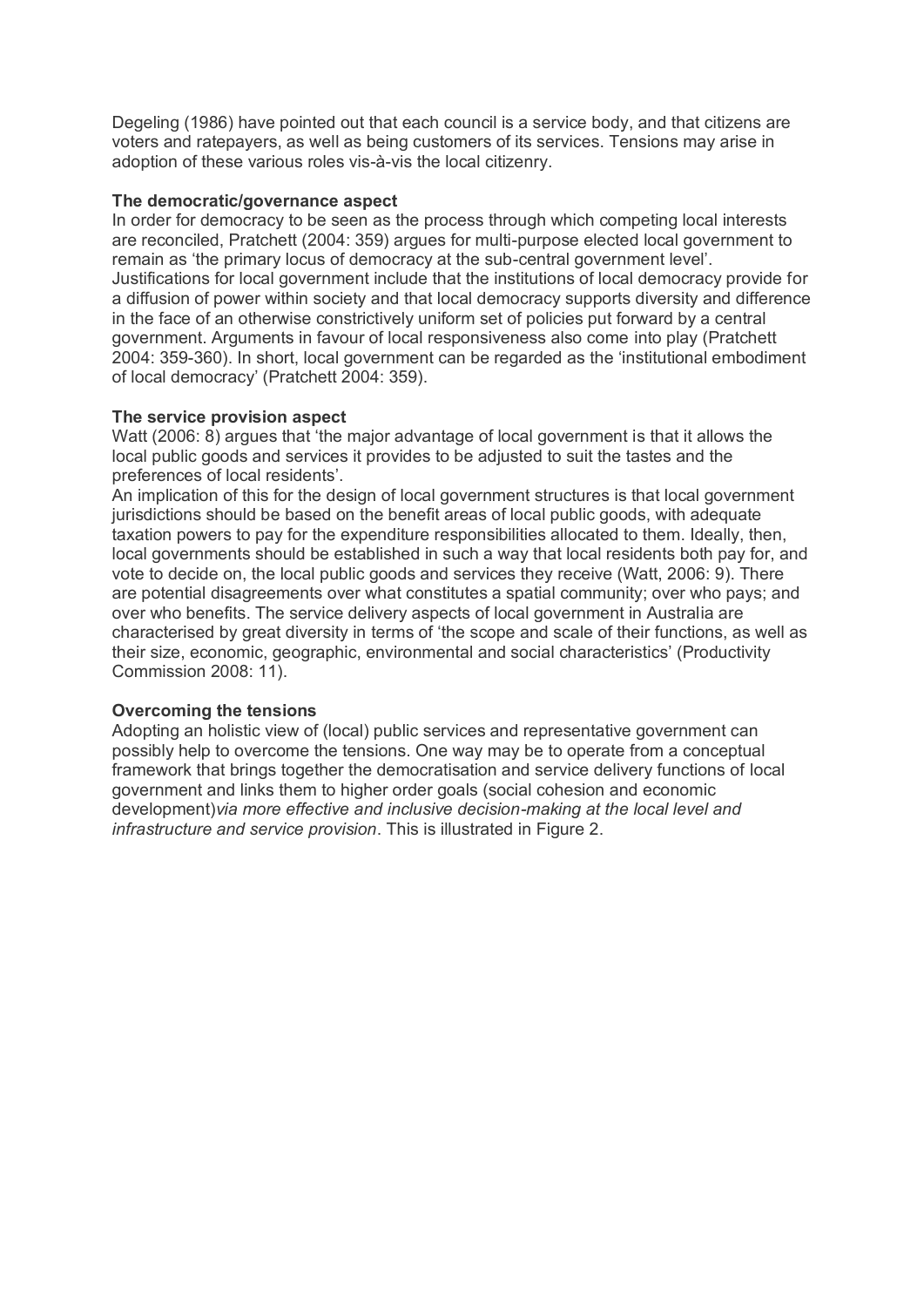

Figure 2: Adopting an holistic view of local government by focusing on higher order goals Source: Ron Woods

Debates on local government's role in 'place-shaping' have also emerged in discussions about local government, particularly in the UK (see Lyons 2007) and this may be an additional concept for the members of the citizen's jury to explore further. I would argue that they link in quite well with the 'higher order goals' expressed above, namely the role of local government in promoting social cohesion and economic development for the benefit of local communities.

#### **References**

Colebatch, H.K. and Degeling, P.J. (1986). *Understanding local government: Action, linkage, outcome.* Canberra College of Advanced Education, Canberra.

Copus, C., Sweeting, D. and Wingfield, M. (2013). Repoliticising and redomocratising local democracy and the public realm: Why we need councillors and councils. *Policy and Politics*, 43 (3): 389-408.

Lyons, M. (2007). *Place-shaping: A shared ambition for the future of local government – Executive Summary*, produced for the 'Lyons Inquiry into Local Government'. Office of Public Sector Information, London.

Orr, K. and Vince, R. (2009). Traditions of local government. *Public Administration*, 87 (3): 655-677.

Pratchett, L. (2004). Local autonomy, local democracy and the 'New Localism'. *Political Studies*, 52: 358-375.

Productivity Commission. (2008). *Assessing Local Government Revenue Raising Capacity.* Productivity Commission, Canberra.